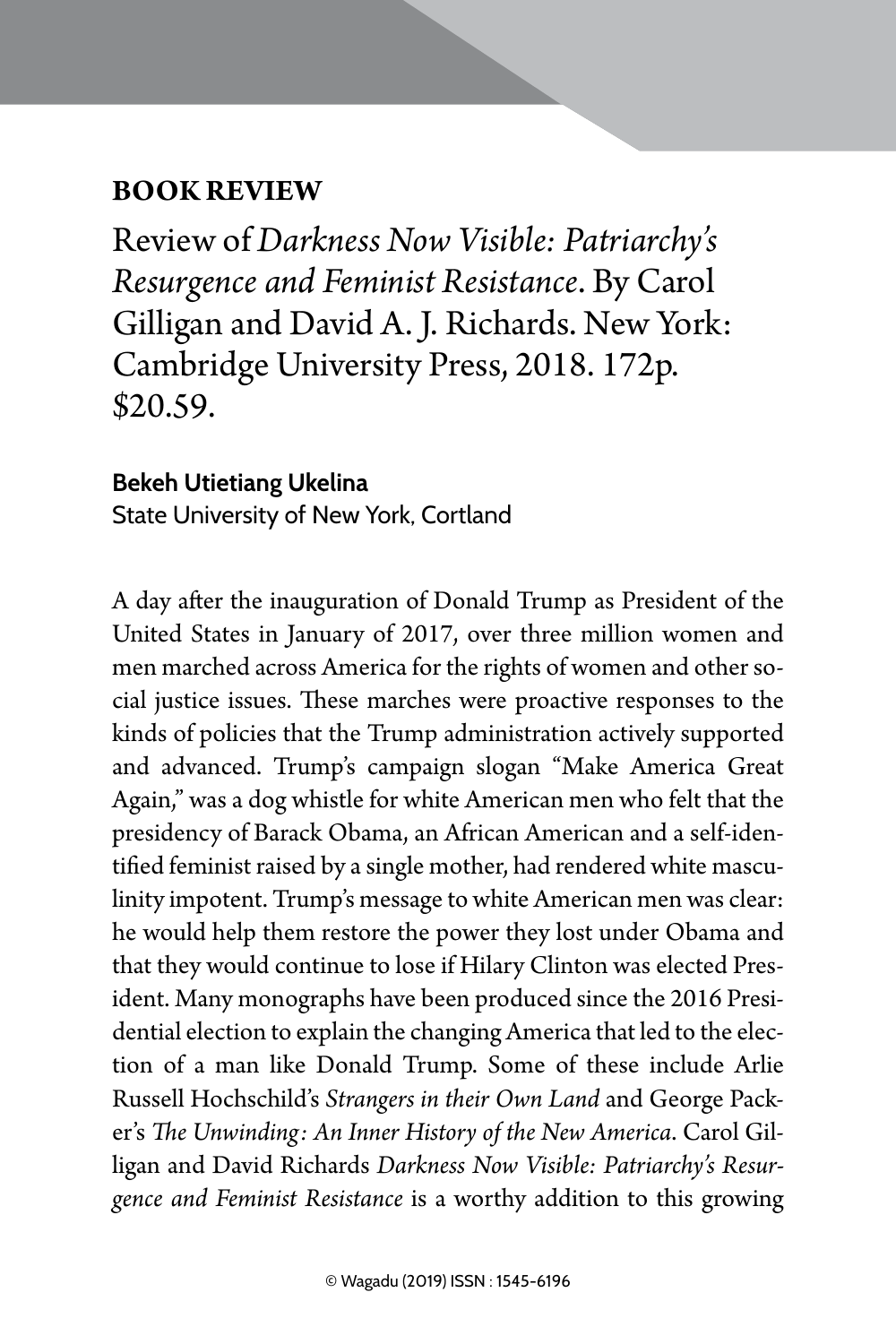canon. The authors argue in the book that Trump's election shows the power and presence of patriarchy in American society and how gender can become the optics and hermeneutics of seeing things within a patriarchal framework.

In the first chapter, Gilligan and Richards note that patriarchy has always been a part of human civilization. Nevertheless, the internalization of patriarchal values, which is an outcome of psychological trauma in children is harmful to both women and men as it "deforms human nature." (111). Drawing on Judy Chu's book, *When Boys Became Boys* and *Niobe Way's Deep Secrets*, they note that the process of initiation into patriarchy starts at around age five for boys. Boys are conditioned to think of their masculinity to be in opposition to anything "feminine." The authors give an example of how, in Chu's study, boys formed "The Mean Team" to prove their masculinity because they perceived girls "as being good and nice..." (18). Girls, on the other hand, are pressured into silence, to make invisible their beliefs and to bury their honest voice. This gender binary and hierarchy that patriarchy has constructed, the authors argue, is dangerous most especially when violence becomes a means of "asserting dominance, and thus proving superiority..." (27).

Throughout the campaign, Trump used language that is reflective of "toxic masculinities." He spoke about the size of his penis and described his opponent as weak, and used vulgar language when referring to Hilary Clinton and her female supporters. Reflecting on Trump's actions during the campaign, in the third and fourth chapters, the authors ask two essential questions: why is it that we did not see this resurgence of patriarchy, and why is it happening now? Gilligan and Richards respond that people were continuing to see things through the framework of democracy when the political framework had shifted from democracy to patriarchy. They write, "Gender was no longer one issue among many (race, class, sexuality,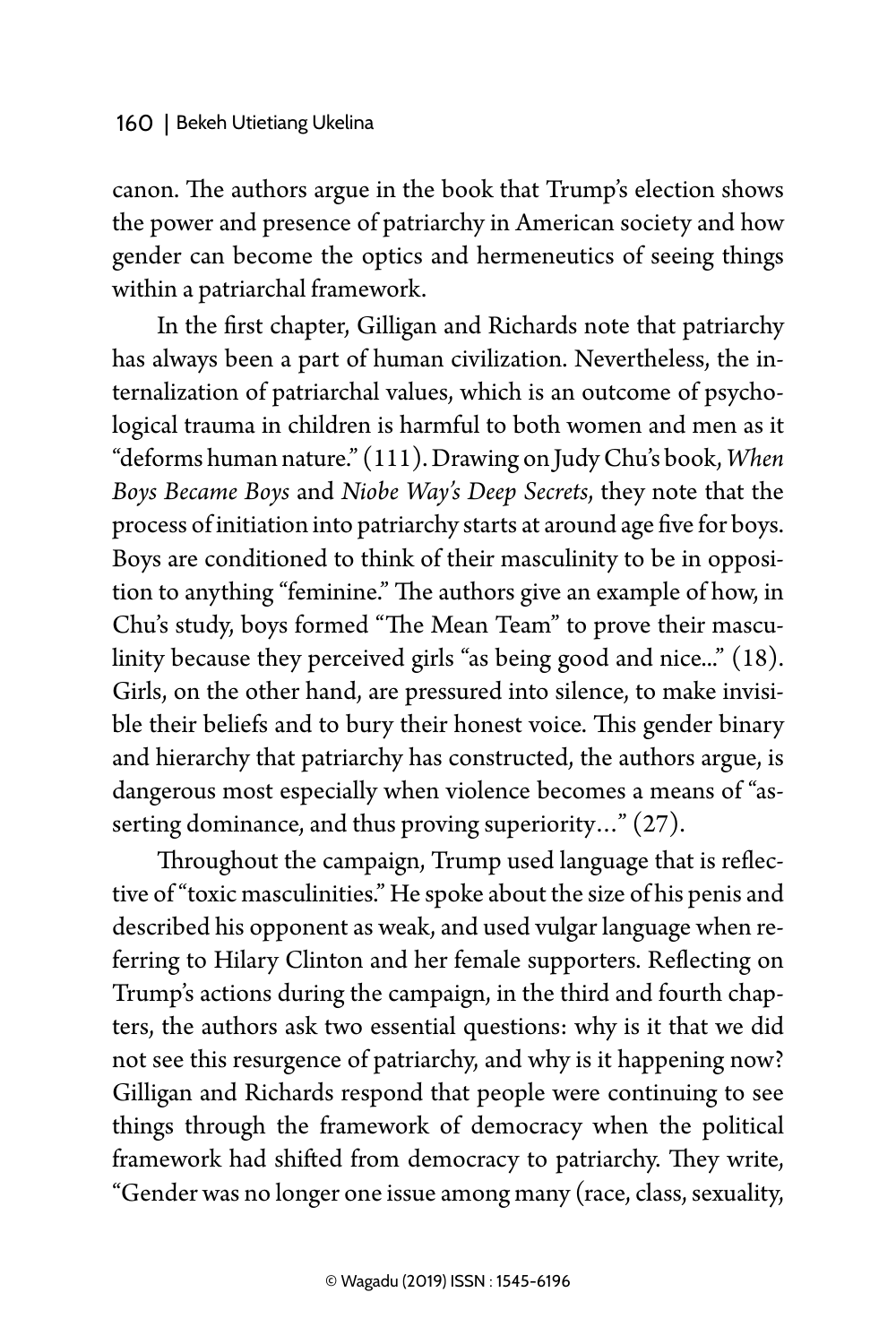etc.) as it is within a democratic framework where the concern is equal voice or equality. Gender – its binary and hierarchy – had become the lens through which everyone and everything was seen. Democracy with its value of equality is one concern within a patriarchal framework, but the primary concern is manhood." (34). Under this new patriarchal framework, Trump promised white American men the restoration of power that they had lost and to "undo the shaming of American manhood, by which he meant white American manhood." (50). Throughout the book, the authors are clear that feminism is not a movement advocating the rights of women at the expense of men. Unfortunately, this is sometimes the narrative, and this happens because many women and men continue to view feminism through patriarchal lenses. Feminism, like democracy, must be freed from this patriarchal framework, and we must shift how we "perceive and speak about reality." (115).

*Darkness Now Visible* is a carefully woven and insightful study. The use of stories from popular culture, literature, and personal narratives makes it accessible to a non-academic audience interested in understanding the grip patriarchy holds on our society and the resistance of the feminist movement. Including the narratives of young white male students is an essential strength of the book, as it allows us to see how they think or respond to white patriarchal hegemonies. Engagement with some of the arguments often advanced for the victory of Trump would have helped strengthen the thesis of the book. An example is Hochschild's argument that there is a big divide between the two Americas: red and blue. Many people in red America felt they played by the rules and still lost because the political class and the elites betrayed them. Americans perceived Hilary Clinton as an insider and Donald Trump as an outsider that would shake things up. The argument that Trump was an outsider is one that needed to be challenged.